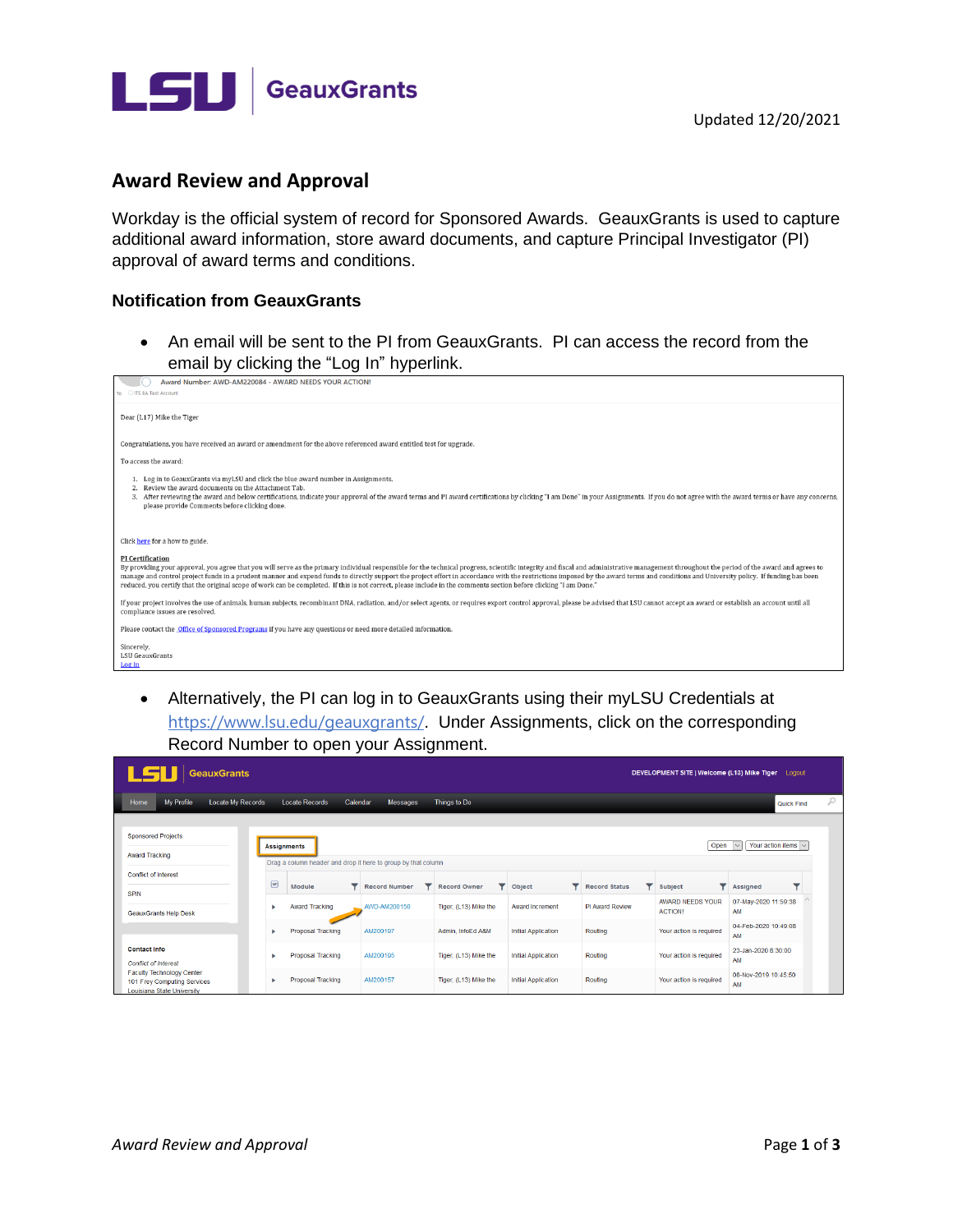## **Task/Assignment Page**

• Step 1: Click the Record Number hyperlink to open Award Tracking and review the award document.

|                          |                           |                                | Drag a column header and drop it here to group by that column                                                                                                                                                                                                                                                                                                                             |                    |                           |                                   |                                                                                                                                                                                                                                                                                                                                                                               |                           |
|--------------------------|---------------------------|--------------------------------|-------------------------------------------------------------------------------------------------------------------------------------------------------------------------------------------------------------------------------------------------------------------------------------------------------------------------------------------------------------------------------------------|--------------------|---------------------------|-----------------------------------|-------------------------------------------------------------------------------------------------------------------------------------------------------------------------------------------------------------------------------------------------------------------------------------------------------------------------------------------------------------------------------|---------------------------|
| $\vert \mathbf{v} \vert$ | <b>Mo</b><br>Y            | Record Nu $\blacktriangledown$ | Record O <b>T</b>                                                                                                                                                                                                                                                                                                                                                                         | Obj<br>Y           | Assignment<br>$\mathbf r$ | Record St $\overline{\mathbf{T}}$ | <b>Subject</b>                                                                                                                                                                                                                                                                                                                                                                | Assianed                  |
|                          | Award<br>Tracking         | AWD-AM220084                   | Tiger, (L17) Mike<br>the                                                                                                                                                                                                                                                                                                                                                                  | Award<br>Increment |                           | <b>PI Award Review</b>            | Award Number: AWD-AM220084<br>- AWARD NEEDS YOUR<br><b>ACTION!</b>                                                                                                                                                                                                                                                                                                            | 30-Jul-2021<br>1:53:47 PM |
|                          | <b>Record Title</b>       |                                | test for upgrade                                                                                                                                                                                                                                                                                                                                                                          |                    |                           |                                   |                                                                                                                                                                                                                                                                                                                                                                               |                           |
|                          |                           |                                |                                                                                                                                                                                                                                                                                                                                                                                           |                    |                           |                                   |                                                                                                                                                                                                                                                                                                                                                                               |                           |
|                          | Dear (L17) Mike the Tiger |                                | Congratulations, you have received an award or amendment for the above referenced award entitled test for upgrade. To access the award:<br>1. Log in to GeauxGrants via myLSU and click the blue award number in Assignments.<br>2 Review the award documents on the Attachment Tab<br>not agree with the award terms or have any concerns, please provide Comments before clicking done. |                    |                           |                                   | 3. After reviewing the award and below certifications, indicate your approval of the award terms and PI award certifications by clicking "I am Done" in your Assignments. If you do<br>Click here for a how to guide. PI Certification By providing your approval, you agree that you will serve as the primary individual responsible for the technical progress, scientific |                           |

## • This will open up the Award Increment Detail.

| AWD-49801-1 Test Proposal<br>Ξ<br>Save<br>Done  | Test (L17) Mike the Tiger - LSUAM   Sch of VETM   Pathobiological Sciences |                                                                      |                                                    |                        |                         |               |           | Award<br>AWD-49801-1 |
|-------------------------------------------------|----------------------------------------------------------------------------|----------------------------------------------------------------------|----------------------------------------------------|------------------------|-------------------------|---------------|-----------|----------------------|
| <b>Summary</b>                                  |                                                                            | Award Increment Detail - Last Updated on 13-Aug-2021 10:03:33 AM (i) |                                                    |                        |                         |               |           |                      |
| <b>Award Increments (2)</b><br>=                | <b>Award Date</b><br>03-Aug-2021                                           | <b>Award Number</b><br>R01CA123456                                   |                                                    | <b>Award Type</b>      | Incremental Funding     | $\checkmark$  |           |                      |
| 01-Jul-2020 / Initial Award<br>н.               | <b>Start Date</b><br>01-Jul-2021                                           | <b>End Date</b><br>30-Jun-2022                                       |                                                    | <b>Document Number</b> |                         |               |           |                      |
| 03-Aug-2021 / Incremental Funding-<br>Version 1 | <b>Award Versions</b>                                                      |                                                                      |                                                    |                        |                         |               |           |                      |
|                                                 | Date                                                                       | Number - Name                                                        | By                                                 |                        | Active                  | <b>Status</b> | Amount    | Open                 |
| <b>Deliverables</b>                             | 03-Aug-2021                                                                | $1 -$                                                                | <b>Michelle Sharp Pennington</b>                   |                        | $\overline{\mathbb{Z}}$ | <b>Active</b> | 74,000.00 | É                    |
| <b>Assignments</b>                              | <b>Facilities and Administration Costs</b>                                 |                                                                      |                                                    |                        |                         |               |           |                      |
| <b>Related Proposals (1)</b>                    | <b>Institution Base/Target Scheme</b>                                      | $\vee$ Show                                                          |                                                    |                        |                         |               |           |                      |
| <b>Terms &amp; Conditions</b>                   | <b>Base</b>                                                                | Manual $\vee$ Show Rate                                              | 0.000<br>Manual (use adjacent box)<br>$\checkmark$ |                        |                         |               |           |                      |
| SubProjects (0)                                 | <b>Sponsor Calculation Method</b>                                          | Auto (predefined bases/rates) v                                      |                                                    |                        |                         |               |           |                      |

h